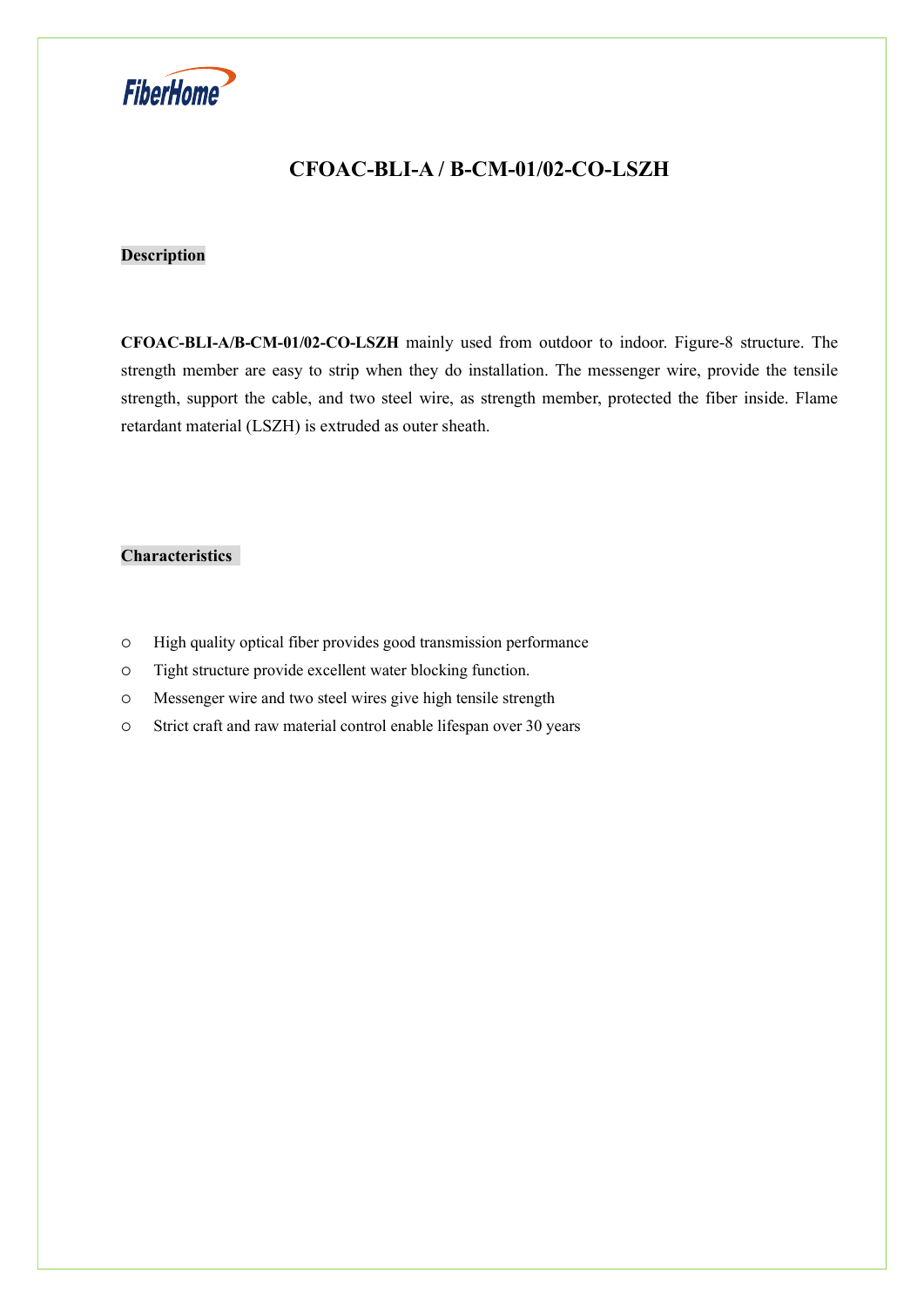



| Item            | Material                         | Description                          |  |
|-----------------|----------------------------------|--------------------------------------|--|
| Outer sheath    | <b>LSZH</b>                      | Colors of sheath: black              |  |
| Strength member | Steel wire                       | Strength member                      |  |
| Fiber           | Silicon-based fiber<br>(G.657A1) | UV fiber colored with: Green, yellow |  |
| Messenger line  | Steel wire                       | Strength member                      |  |

| Serial No.                       | Item                                 | Requirement      |
|----------------------------------|--------------------------------------|------------------|
| Cable Diameter                   | mm                                   | $2.0*5.1mm$      |
| Cable Weight                     | Kg/km                                | $20\text{kg/km}$ |
| Allowable tensile strength $(N)$ |                                      | 660N             |
| Allowable crush resistance (N)   |                                      | 1000N/10cm       |
| Operation temperature            | $-20^{\circ}$ C $\sim +65^{\circ}$ C |                  |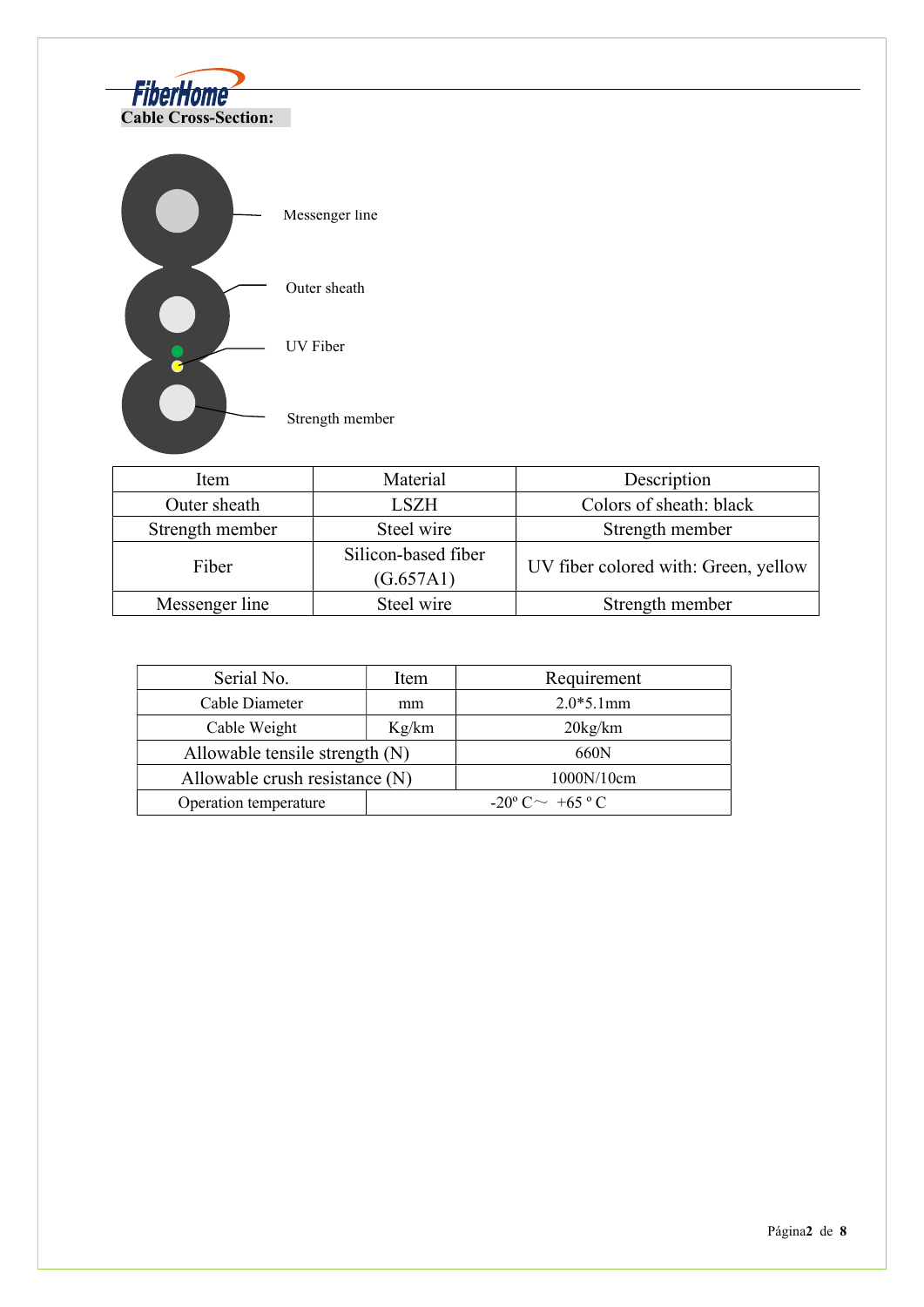

#### DETAILED SPECIFICATIONS –CFOAC-BLI-A/B-CM-01/02-CO-LSZH

#### 1. General

- 1.1 This specification covers the requirements for the supply of single-mode optical fiber cables.
- 1.2 This single mode optical fiber cable shall comply with the requirements of this specification and ITU-T G.657.

#### 2. Fiber characteristics

The optical, geometrical, mechanical and environmental performance of the optical fiber shall be in accordance with tables 2.1.

The manufacture is FiberHome.

| G.657A1 fiber characteristics                    |                            |                                               |  |
|--------------------------------------------------|----------------------------|-----------------------------------------------|--|
| <b>Optics specifications</b>                     |                            |                                               |  |
| Attenuation                                      | @1310nm                    | Max value $<$ 0.36dB/km                       |  |
|                                                  | @1550nm                    | Max value $< 0.22$ dB/km                      |  |
| Dispersion                                       | @1285nm~1330nm             | $-3.5$ ps/(nm·km) $\sim$ 3.5ps/(nm·km)        |  |
|                                                  | @1550nm                    | $\leq$ 18ps/(nm·km)                           |  |
| Zero-Dispersion wavelength                       |                            | $1300$ nm $\sim$ 1324nm                       |  |
| Zero-Dispersion slope                            |                            | $\leq 0.092 \text{ps/(nm}^2 \cdot \text{km})$ |  |
| Mode field diameter (MFD) at 1310nm              |                            | $8.6 \pm 0.4 \mu m$                           |  |
| <b>PMD</b>                                       | Max. for fiber on the reel | $0.125$ ps/km $^{1/2}$                        |  |
| Cable cutoff wavelength $\lambda_{cc}$ (nm)      |                            | $\leq 1260$ nm                                |  |
| Effective group index $(N_{\text{eff}})$ @1310nm |                            | 1.4683                                        |  |
| Effective group index $(N_{\text{eff}})$ @1550nm |                            | 1.4688                                        |  |
| Back scatter characteristics(at 1310nm&1550nm)   |                            |                                               |  |

## Table 2.1 G.657A1 fiber characteristics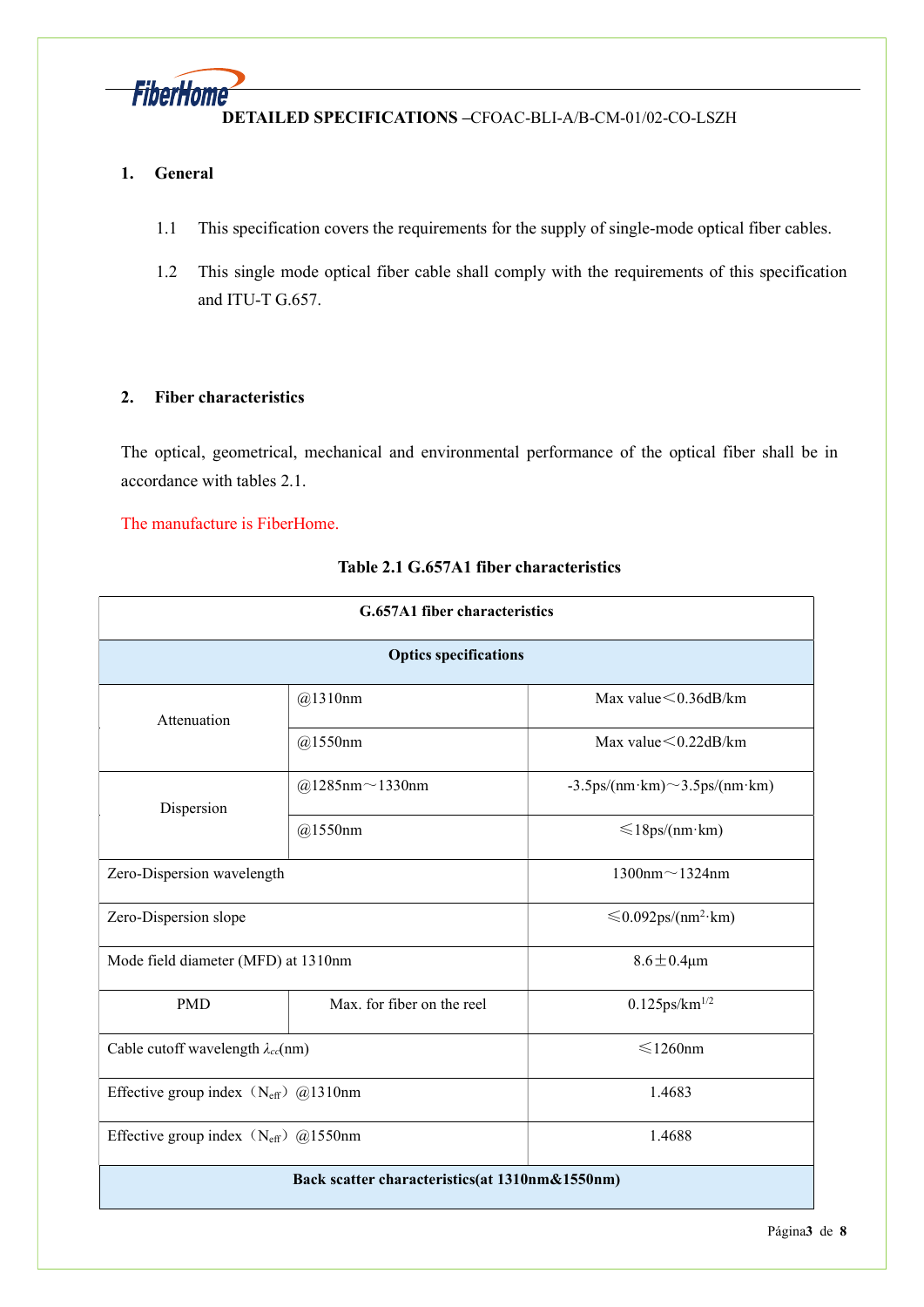| Point discontinuity                                              |                                                                   | ≤0.05dB                  |  |  |
|------------------------------------------------------------------|-------------------------------------------------------------------|--------------------------|--|--|
| Attenuation uniformity                                           |                                                                   | ≤0.05dB/km               |  |  |
|                                                                  | Attenuation coefficient difference for bi-directional measurement | $≤ 0.05$ dB/km           |  |  |
|                                                                  | <b>Geometrical characteristics</b>                                |                          |  |  |
| Cladding diameter                                                |                                                                   | $125 \pm 1.0 \,\mu m$    |  |  |
| Cladding non-circularity                                         |                                                                   | ≤ 0.8%                   |  |  |
| Core/cladding concentricity error                                |                                                                   | ≤ 0.6μm                  |  |  |
| Fiber diameter with coating (uncolored)                          |                                                                   | 245±10µm                 |  |  |
| Cladding/coating concentricity error                             |                                                                   | ≤12.0μm                  |  |  |
| Curl                                                             |                                                                   | $\geqslant$ 4m           |  |  |
|                                                                  | <b>Mechanical characteristics</b>                                 |                          |  |  |
| Proof stress                                                     |                                                                   | $\geq 0.69$ GPa(100kpsi) |  |  |
| Dynamic stress corrosion susceptibility parameter(typical value) |                                                                   | $\geqslant$ 20           |  |  |
| Macro bend loss                                                  | Φ20mm, 1 turn                                                     | ≤0.75dB                  |  |  |
| at 1550nm                                                        | Φ30mm, 10turns                                                    | ≤0.25dB                  |  |  |
| Macro bend loss                                                  | Φ20mm, 1turn                                                      | ≤1.5dB                   |  |  |
| at 1625nm                                                        | Φ30mm, 10turns                                                    | ≤1.0dB                   |  |  |
| Environmental characteristics (at 1310nm & 1550nm)               |                                                                   |                          |  |  |
| Temperature induced attenuation(-60~+85°C)                       |                                                                   | $≤ 0.05$ dB/km           |  |  |
| Dry heat induced attenuation (85°C±2°C,30 days)                  |                                                                   | $≤ 0.05$ dB/km           |  |  |
| Water immersion induced attenuation(23°C±2°C, 30 days)           |                                                                   | $≤ 0.05$ dB/km           |  |  |
| Damp heat induced attenuation(85°C±2°C,RH85%,30 days)            |                                                                   | $≤ 0.05$ dB/km           |  |  |
|                                                                  |                                                                   |                          |  |  |

# 3. PHYSICAL, MECHANICAL, ENVIRONMENTAL, PERFORMANCE AND TESTS

3.1 Mechanical and Environmental Performance of the Cable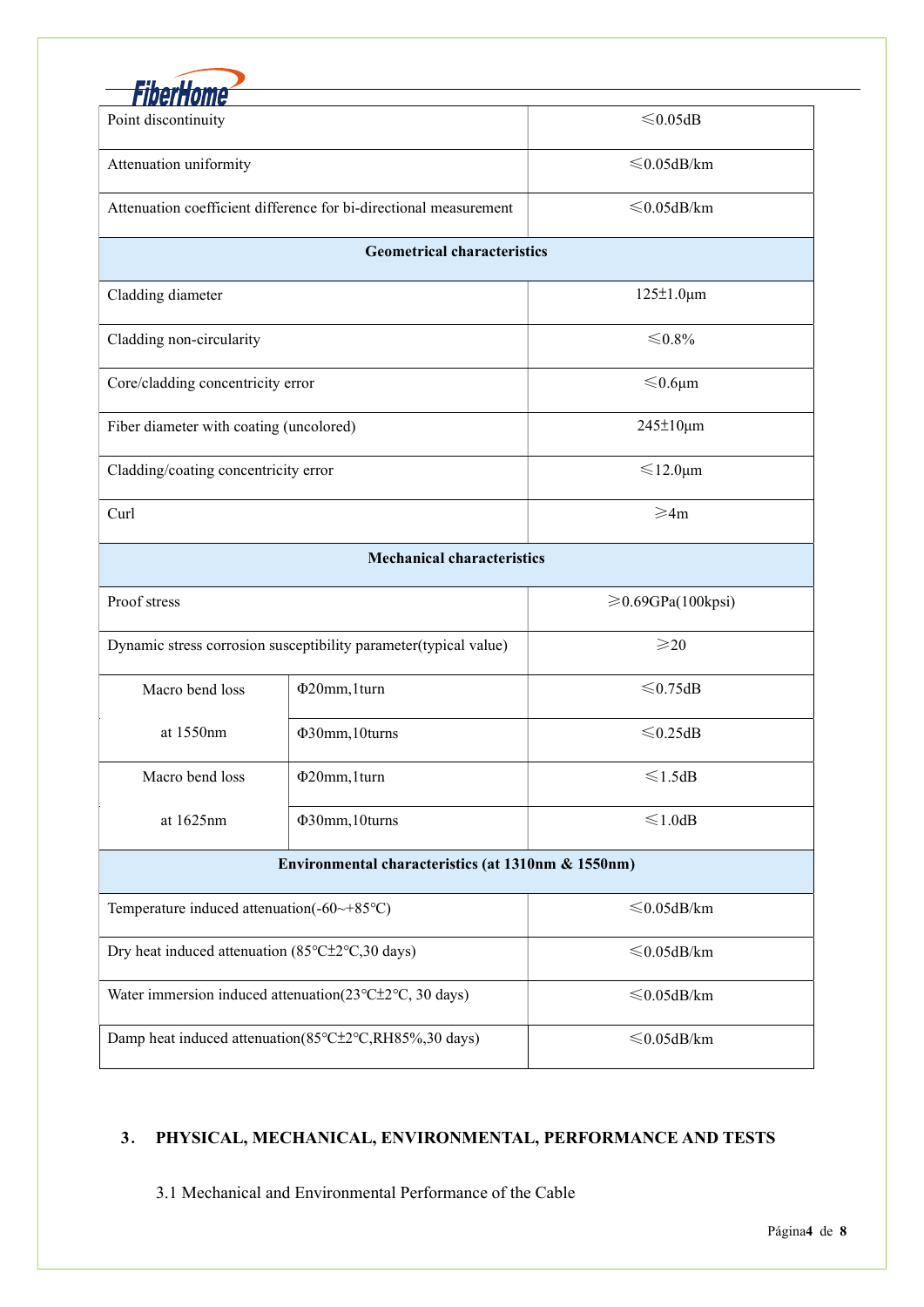

The mechanical and environmental performance of the cable shall be in accordance with Table 3.1 below. Unless otherwise specified, all attenuation measurements required in this section shall be performed at 1550nm for single mode fiber.

| <b>NBR 13510</b> | <b>Operating Temperature:</b><br>-20 $^{\rm o}$ C to +65 $^{\rm o}$ C<br>Cycle time: 48h<br>Cycle:4 | Additional attenuation<br>${\leq}0.4$ dB/km |
|------------------|-----------------------------------------------------------------------------------------------------|---------------------------------------------|
|                  | $48\mathrm{h}$                                                                                      |                                             |
| 48h              |                                                                                                     |                                             |
|                  |                                                                                                     |                                             |

Table3.1: The Mechanical and Environmental Performance of the Cable

| <b>Test Method</b><br>item | <b>Test Conditions</b> | Acceptance Criteria |
|----------------------------|------------------------|---------------------|
|----------------------------|------------------------|---------------------|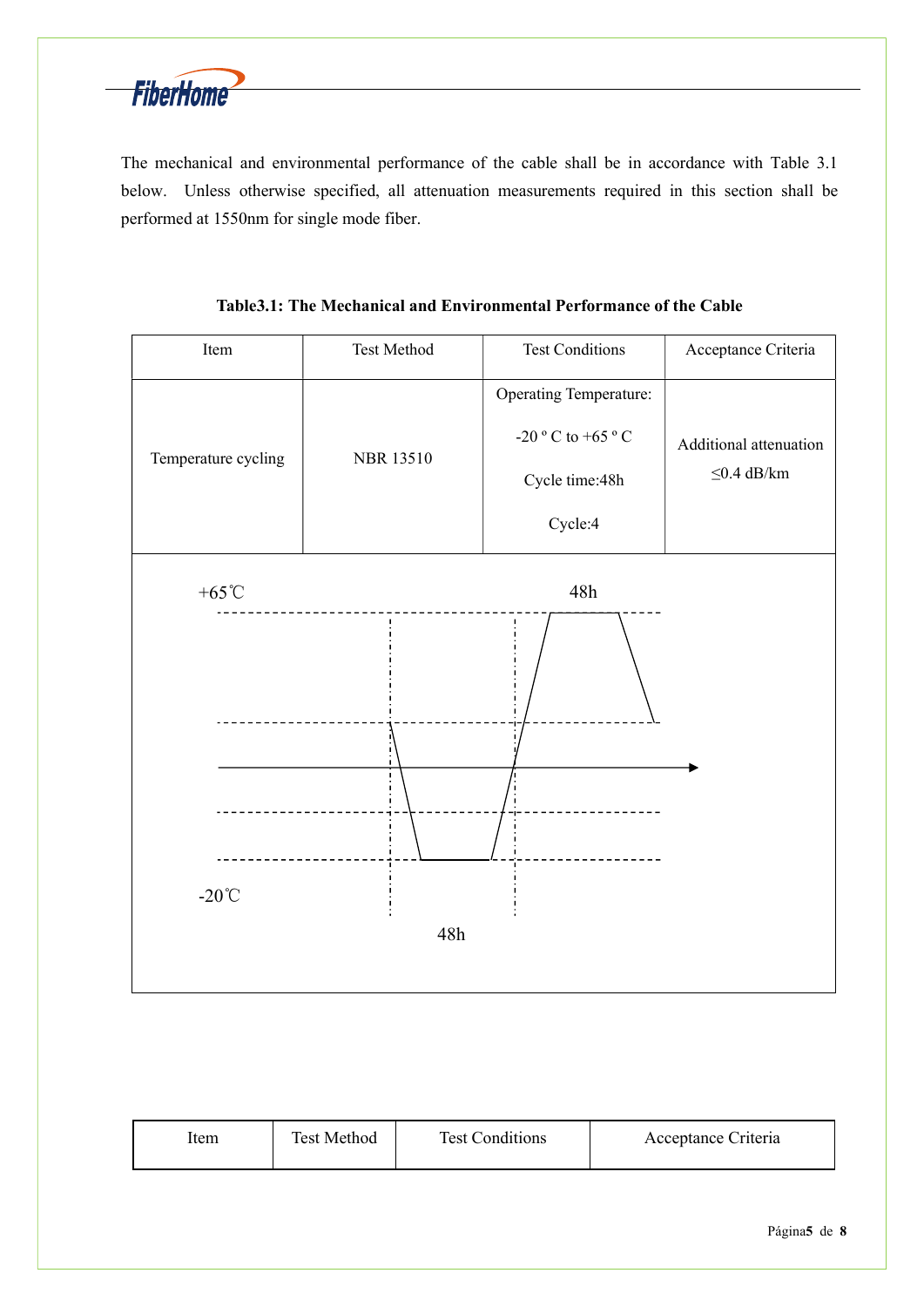| FiberHome               |                  |                                                                                                                                                  |                                                                                                                             |
|-------------------------|------------------|--------------------------------------------------------------------------------------------------------------------------------------------------|-----------------------------------------------------------------------------------------------------------------------------|
| Tensile Strength        | <b>NBR13512</b>  | $L \ge 150$ m<br>Load: 660N                                                                                                                      | Fiber deformation $\leq 0.6\%$<br>Additional attenuation $\leq 0.4$ dB<br>No visible damage to the surface<br>of out sheath |
| <b>Crush Resistance</b> | <b>NBR13507</b>  | Load: 1000N<br>Length: 100 mm                                                                                                                    | Additional attenuation $\leq 0.4$ dB<br>No visible damage to the surface<br>of out sheath                                   |
| Impact<br>Resistance    | <b>NBR13509</b>  | The impact of weight:<br>depend on diameter of<br>cable<br>Weight high: 150mm, 3<br>point, 25 times per point<br>Impact rate:<br>30 times/minute | No fiber breakage<br>No visible damage to the surface<br>of out sheath                                                      |
| Repeated<br>bending     | <b>NBR 13518</b> | Load: 20 N<br>Tests = $25$ cycles<br>Bending rate:<br>30 cycles/minute                                                                           | Additional attenuation $\leq 0.4$ dB<br>No visible damage to the surface<br>of out sheath                                   |
| Bending                 | <b>NBR 13508</b> | NO. of turns:5<br>Cycles: 1                                                                                                                      | Additional attenuation $\leq 0.4$ dB<br>No visible damage to the surface<br>of out sheath                                   |

### Packing and Marking

4.1 Cable Packing

Standard length of cable shall be  $2,000$ m (or other drum length) per reel with a tolerance of  $\pm 1$ %. Other cable lengths are also available if requested by customer.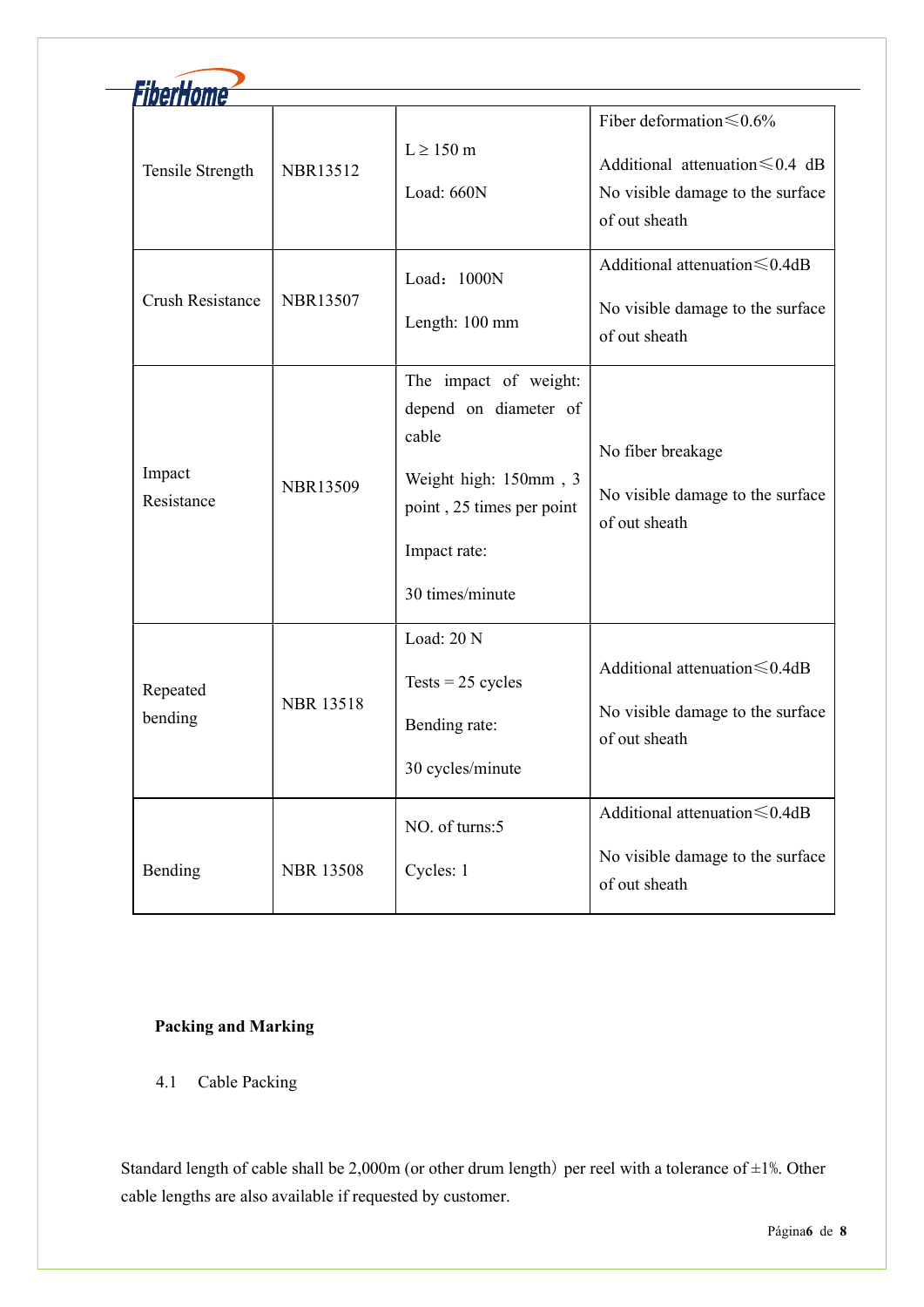

Each length of the cable shall be wound on a separate wooden reel.

Both ends of the cable shall be sealed with suitable plastic caps to prevent the entry of moisture during shipping, handling and storage.

The cable ends shall be securely fastened to the reel to prevent the cable from becoming loose in transit or during placing operations.

The inner end of the cable is housed into a slot on the side of the reel without extra cable length for testing.

Wood-fiber board shall be secured with steel bands to protect the cable during normal handling and shipping.

## 4.2 Cable Reel

- 4.4.1 Details given below shall be distinctly marked with a weather-proof material on both outer sides of the reel flange:
	- 1).Purchaser's name
	- 2).Reel number
	- 3).Name of the manufacturer
	- 4).Year of manufacture
	- 5).Arrow showing the direction the drum shall be rolled
	- 6).An identification label according to drawing AMI03- 428

4.2.2 Other shipping mark is also available if requested by customer.

4.2.3 The cable shall be shipped on reels designed to prevent damage to the cable during shipment and installation.